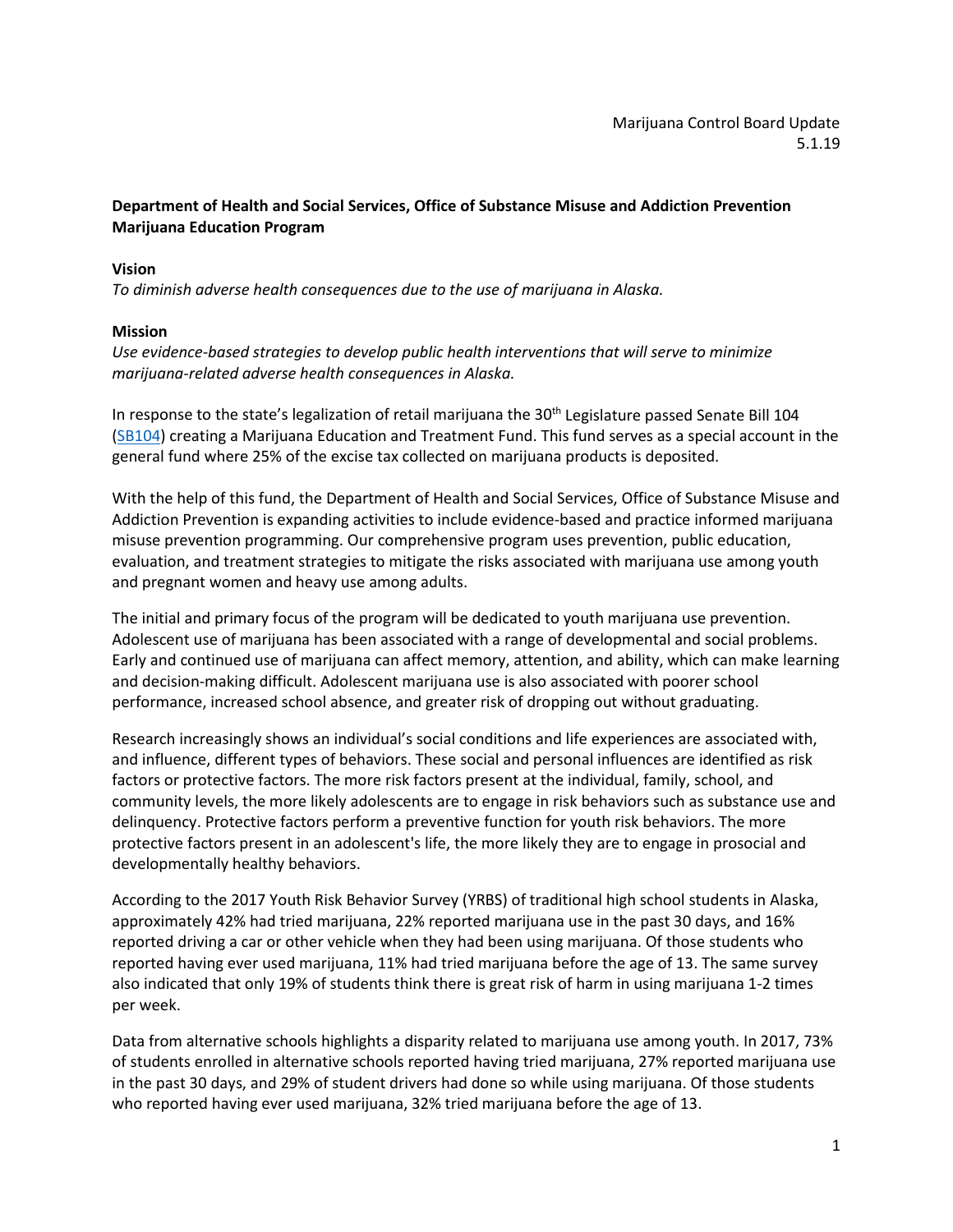The 2017 Alaska YRBS data also indicated that youth participating in activities after school are 29% less likely to have used marijuana in the past month, a connection supported by national research regarding protective factors and behavioral outcomes. Studies have found that adult supervision and afterschool activities for youth can mitigate juvenile crime during after school hours. Youth are off the streets, engaged in positive activities with their peers and with positive role models.

The growing legalization of—and therefore tax revenue from—adult-use marijuana can open doors for afterschool advocates and professionals to be ever-more creative about how they can support and serve young people. To this end, the Department is investing in afterschool programs. The *[Positive Youth](https://gems.dhss.alaska.gov/Solicitations/ShowSolicitation?entityId=fa049036-98f2-e811-a962-005056ae3c14#/a_03059036-98f2-e811-a962-005056ae3c14)  [Development Afterschool Program](https://gems.dhss.alaska.gov/Solicitations/ShowSolicitation?entityId=fa049036-98f2-e811-a962-005056ae3c14#/a_03059036-98f2-e811-a962-005056ae3c14)* will support projects increasing youth protective factors and reducing youth risk factors through services provided outside of school hours, i.e., evenings, weekends, and school breaks for youth entering grades 5 through 8. Preventing or delaying the initiation of adolescent marijuana use, and other substance use, during this crucial period helps to ensure healthy brain development and reduce the likelihood of future substance misuse.

We are also supporting the Division of Juvenile Justice and the Department of Education's existing efforts to reduce youth substance use through their existing grants to support youth leadership, culture camps, suicide prevention, and health counselors in alternative schools.

### **Marijuana Public Education**

The goals of our marijuana public education are 1) help prevent youth initiation of marijuana use, 2) educate the public about the effects of marijuana use, and 3) educate the public about marijuana laws. Public education includes webinars, brochures, posters, Internet resources, fact sheets, parent and teacher toolkits, and presentations. Messages to date have focused on preventing youth initiation of marijuana and unsafe marijuana uses in adult populations such as marijuana-impaired driving and safe storage through our [Responsible Consumer](http://dhss.alaska.gov/dph/Director/Documents/marijuana/ResponsibleConsumerFactBook.pdf) campaign.

### **Surveillance, Evaluation, and Monitoring**

Surveillance of youth and adult populations monitor trends in *knowledge, awareness, attitudes, behaviors and use* in the population. We have incorporated marijuana-specific questions in our existing surveys to get a sense of how these attitudes and behaviors may change over time. Data from these surveys informs public health activities, providing the evidence behind evidence-based approaches to changing behaviors. In short, this activity creates a series of data points that helps us answer the questions: "*How has marijuana legalization affected knowledge, awareness, attitudes, behaviors and use related to marijuana in Alaska?*" and "*Are our prevention efforts successful or not?*"

Monitoring of population health status is similar to surveillance, but identifies trends in the potential *health outcomes* related to marijuana use. Areas tracked include the number of marijuana-impaired driving/motor vehicle crash incidence; accidental ingestion (poisonings)/ER visits by children; number of people entering treatment with marijuana identified as the primary substance of concern, etc. Essentially, this component creates a series of data points that helps us answer the question: *How has marijuana legalization affected Alaskan's health and safety?* Monitoring health status allows programs to evaluate their progress and make improvements.

And this strategy is where we need your help. We would like to set up a data use agreement (DUA) with the Alcohol and Marijuana Control Office to access retail sales data. We are interested in learning more about the amounts, and the types of products Alaskan adults are purchasing. Access to these data will